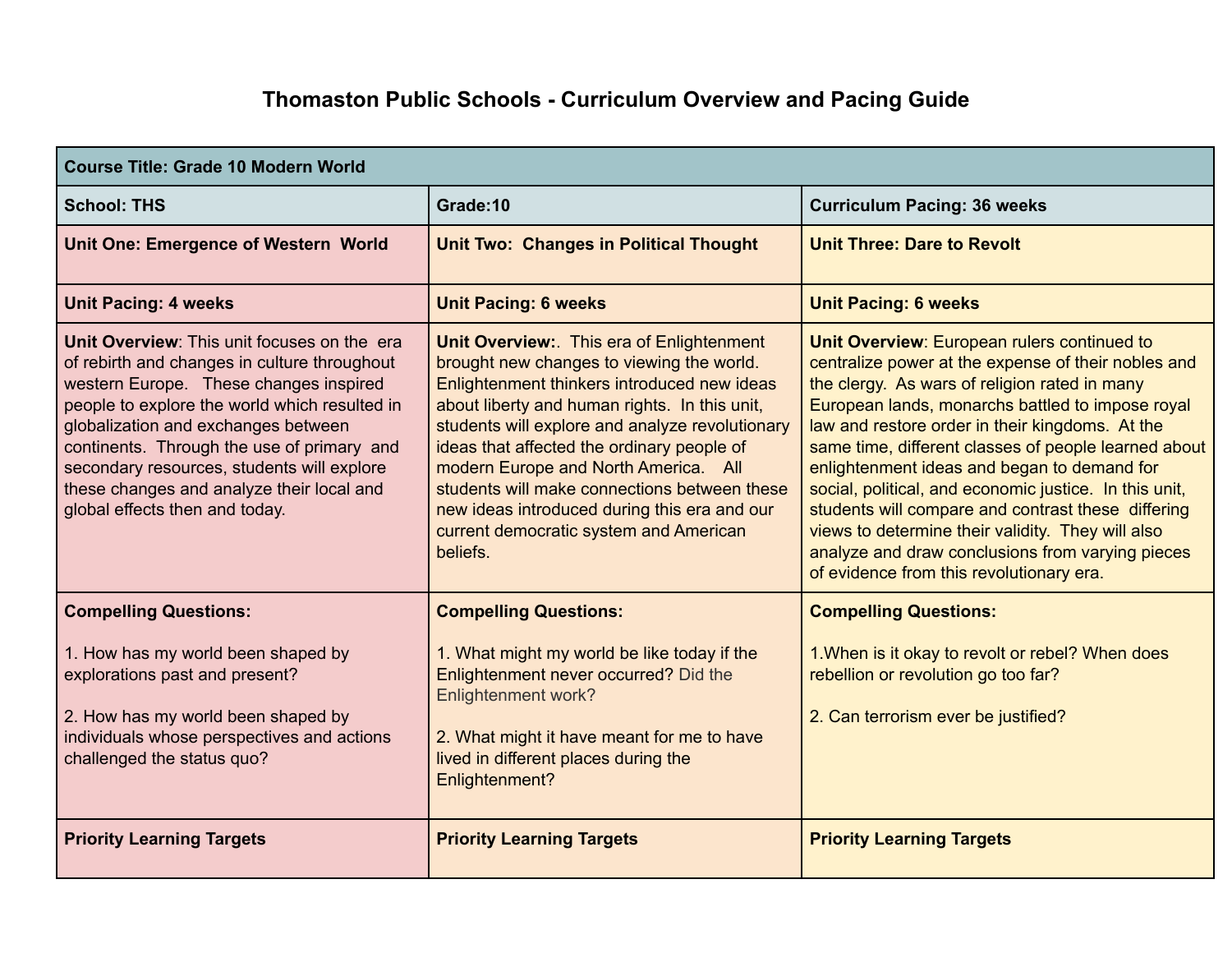| 1.ECO 9-12.6 I can argue the effects of<br>globalization trends and policies on specific<br>markets, nations, and peoples.<br>2. GEO 9-12.7 I can argue to the extent of<br>how changes in the environment and culture of<br>a place or region is influenced by the patterns<br>of trade and land use.<br>3.HIST 9-12.3 I can argue why perceptions of<br>individuals and groups have changed over<br>time and been shaped by historical context.<br>4. HIST 9-12.5 I can analyze how historical<br>contexts have shaped and continue to shape<br>perspectives.<br>5. INQ 9-12.1 I can select and analyze<br>relevant primary and secondary sources to<br>answer critical questions about an issue or<br>topic.<br>6. INQ 9-12.2 I can develop and refine critical<br>questions that help me defend an idea or claim<br>about an issue or topic | 1.(CIV 9-12.4) I can analyze governmental<br>procedures and decisions at the local, state,<br>and national level.<br>2. (GEO 9-12.6) I can analyze the impact of<br>economic activities and political decisions on<br>spatial patterns within and among urban,<br>suburban, and rural regions.<br>3. (HIST 9-12.5) I can analyze how historical<br>contexts have shaped and continue to shape<br>perspectives.<br>4. (INQ) I can connect specific historical<br>questions to bigger historical issues.<br>5. (INQ) I can analyze different viewpoints on a<br>common question, topic or issue. | 1. (CIV 9-12.3) I can compare and contrast differing<br>perspectives and personal interests through which<br>people approach a topic or issue.<br>2. (HIST 9-12.8) I can compare and contrast<br>current interpretations of the past with<br>perspectives I glean from primary source<br>documents.<br>3. (HIST 9-12.13) I can analyze a text to<br>determine its historical usefulness and/or<br>accuracy as relates to or informs a secondary<br>interpretation.<br>4. (INQ D1) I can connect specific historical<br>questions to bigger historical issues.<br>5. (INQ D1) I can analyze different expert<br>viewpoints on a common question, topic or issue. |
|-------------------------------------------------------------------------------------------------------------------------------------------------------------------------------------------------------------------------------------------------------------------------------------------------------------------------------------------------------------------------------------------------------------------------------------------------------------------------------------------------------------------------------------------------------------------------------------------------------------------------------------------------------------------------------------------------------------------------------------------------------------------------------------------------------------------------------------------------|------------------------------------------------------------------------------------------------------------------------------------------------------------------------------------------------------------------------------------------------------------------------------------------------------------------------------------------------------------------------------------------------------------------------------------------------------------------------------------------------------------------------------------------------------------------------------------------------|-----------------------------------------------------------------------------------------------------------------------------------------------------------------------------------------------------------------------------------------------------------------------------------------------------------------------------------------------------------------------------------------------------------------------------------------------------------------------------------------------------------------------------------------------------------------------------------------------------------------------------------------------------------------|
| Unit Four: Birth of the Industrial World                                                                                                                                                                                                                                                                                                                                                                                                                                                                                                                                                                                                                                                                                                                                                                                                        | <b>Unit Five: Clash of Ideologies</b>                                                                                                                                                                                                                                                                                                                                                                                                                                                                                                                                                          | <b>Unit Six: Global Expansion</b>                                                                                                                                                                                                                                                                                                                                                                                                                                                                                                                                                                                                                               |
| <b>Unit Pacing: 5 weeks</b>                                                                                                                                                                                                                                                                                                                                                                                                                                                                                                                                                                                                                                                                                                                                                                                                                     | <b>Unit Pacing: 5 weeks</b>                                                                                                                                                                                                                                                                                                                                                                                                                                                                                                                                                                    | <b>Unit Pacing: 5 weeks</b>                                                                                                                                                                                                                                                                                                                                                                                                                                                                                                                                                                                                                                     |
| Unit Overview: After a tradition of living and<br>working in small villages, a chain of events set<br>in motion an industrial revolution. Production                                                                                                                                                                                                                                                                                                                                                                                                                                                                                                                                                                                                                                                                                            | Unit Overview:: After revolutions swept<br>through Europe, powerful rulers sought to<br>suppress change to preserve their own power.                                                                                                                                                                                                                                                                                                                                                                                                                                                           | Unit Overview: During the Industrial Revolution, the<br>Western world was transformed. Advances in<br>technology, transportation and communication                                                                                                                                                                                                                                                                                                                                                                                                                                                                                                              |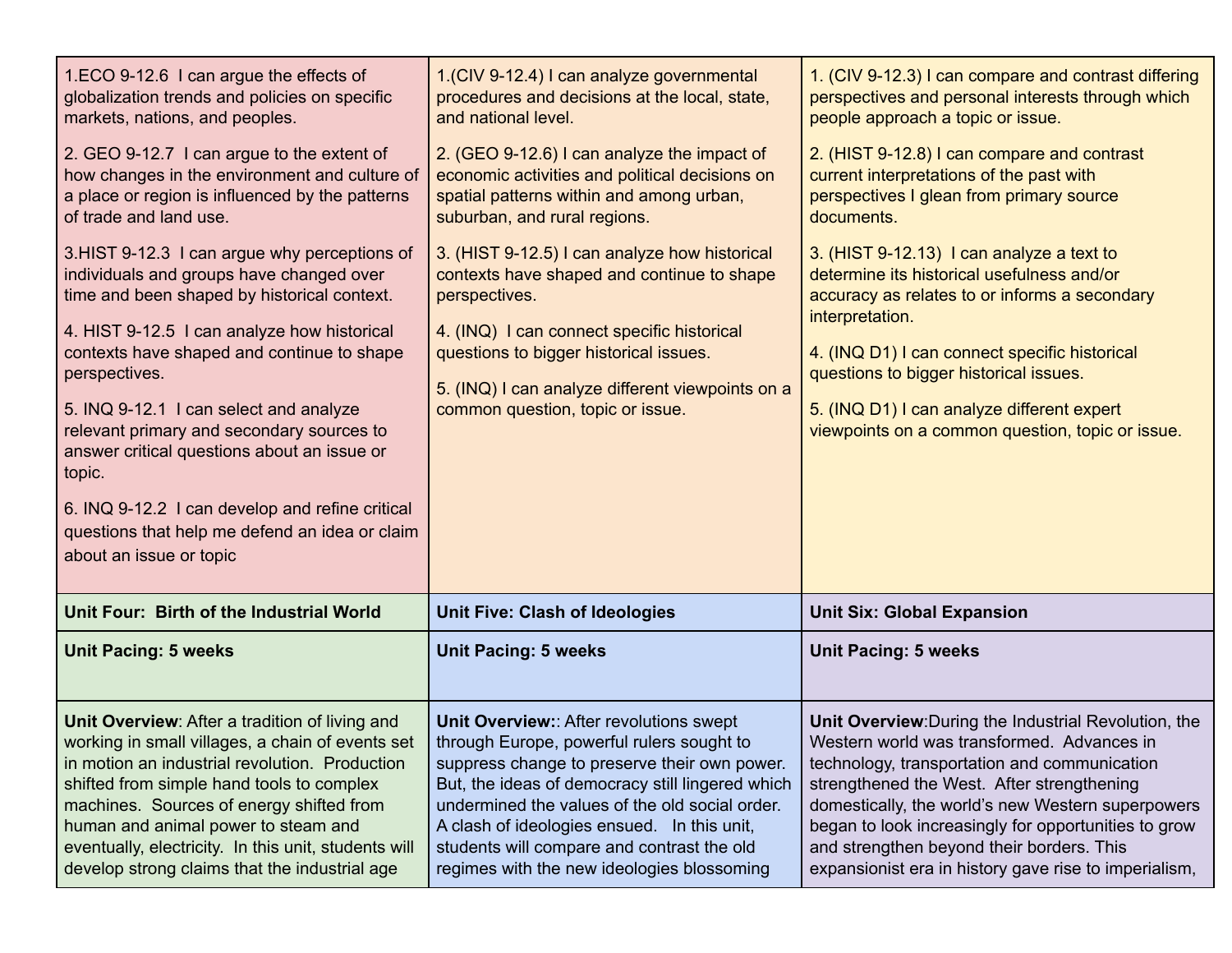| was that of personal and societal<br>advancement or a time of tumult and abuse.<br>They will do this by analyzing political and<br>economic decisions made by different regions<br>throughout Europe.                                                                                                                                                                                                                                           | throughout Europe. Students will also look at<br>varying viewpoints of Nationalism and<br>determine if these Nationalistic ideas hurt or<br>help newly formed nations.                                                                                                                                                                                                                                                         | colonialism, subjugation, and annexation. In this<br>unit, students will gain an understanding of this era,<br>including the causes and consequences of Western<br>expansion. Students will also draw conclusions<br>about the impacts of expansionism and globalization<br>on different cultures, groups, and ideologies                                                                                                                                             |
|-------------------------------------------------------------------------------------------------------------------------------------------------------------------------------------------------------------------------------------------------------------------------------------------------------------------------------------------------------------------------------------------------------------------------------------------------|--------------------------------------------------------------------------------------------------------------------------------------------------------------------------------------------------------------------------------------------------------------------------------------------------------------------------------------------------------------------------------------------------------------------------------|-----------------------------------------------------------------------------------------------------------------------------------------------------------------------------------------------------------------------------------------------------------------------------------------------------------------------------------------------------------------------------------------------------------------------------------------------------------------------|
| <b>Compelling Questions:</b>                                                                                                                                                                                                                                                                                                                                                                                                                    | <b>Compelling Questions:</b>                                                                                                                                                                                                                                                                                                                                                                                                   | <b>Compelling Questions:</b>                                                                                                                                                                                                                                                                                                                                                                                                                                          |
| 1. How would my life have changed during the<br><b>Industrial Revolution?</b>                                                                                                                                                                                                                                                                                                                                                                   | 1. What are the challenges of diversity within<br>my community and the world?                                                                                                                                                                                                                                                                                                                                                  | 1. Does the expansion of one country always hurt<br>another?                                                                                                                                                                                                                                                                                                                                                                                                          |
| 2. Was the Industrial Revolution a blessing or a<br>curse?                                                                                                                                                                                                                                                                                                                                                                                      | 2. In what ways does Nationalism affect my<br>community?                                                                                                                                                                                                                                                                                                                                                                       | 2. What would my life be like if I lived in a<br>subjugated nation?                                                                                                                                                                                                                                                                                                                                                                                                   |
| <b>Priority Learning Targets</b>                                                                                                                                                                                                                                                                                                                                                                                                                | <b>Priority Learning Targets</b>                                                                                                                                                                                                                                                                                                                                                                                               | <b>Priority Learning Targets</b>                                                                                                                                                                                                                                                                                                                                                                                                                                      |
| 1.(ECO 9-12.1) - I can analyze the extent to<br>which policies benefit or create incentives for<br>specific groups.<br>2. (GEO 9-12.4) - I can argue how political<br>and economic decisions throughout time<br>have influenced cultural and environmental<br>characteristics of various places and regions.                                                                                                                                    | 1.(GEO 9-12.1) I can use geospatial and<br>related technologies to create maps that<br>explain spatial patterns related to cultures<br>and/or the environment.<br>2. (HIST 9-12.7) I can analyze how<br>perspectives shape interpretations of past<br>historical events.                                                                                                                                                       | 1. (GEO 9-12.7) I can argue to the extent of how<br>changes in the environment and culture of a place<br>or region is influenced by the patterns of trade and<br>land use.<br>2.(HIST 9-12.3) I can argue why perceptions of<br>individuals and groups have changed over time<br>and been shaped by historical context.                                                                                                                                               |
| 3. (HIST 9-12.15) - I can argue which long<br>term causes and triggering events are most<br>and least responsible for creating and<br>sustaining historical arguments.<br>4. (INQ D3) - I can compare and contrast<br>information drawn from multiple sources to see<br>where inconsistencies and discrepancies lie.<br>5. (INQ D3) - I can develop strong claims<br>upon which I build an argument and<br>strengthen my argument by addressing | 3. (HIST 9-12.10) I can analyze differing<br>types of historical evidence and draw<br>conclusions about the possible limitations of<br>each type in informing secondary<br>interpretations.<br>4. (INQ 9-12.4) I can develop and refine<br>critical questions that help me defend an idea<br>or claim about an issue or topic.<br>5. (INQ 9-12.2) I can analyze different expert<br>viewpoints on a common question, topic, or | 3. (HIST 9-12.10) I can analyze differing types of<br>historical evidence and draw conclusions about<br>the possible limitations of each type in informing<br>secondary interpretations.<br>4. INQ D3) I can gather information from a variety of<br>sources representing a wide range of views in order<br>to pursue an inquiry or support an argument.<br>5. INQ D3) I can analyze experts' opinions about a<br>source to determine its credibility. uiry practice) |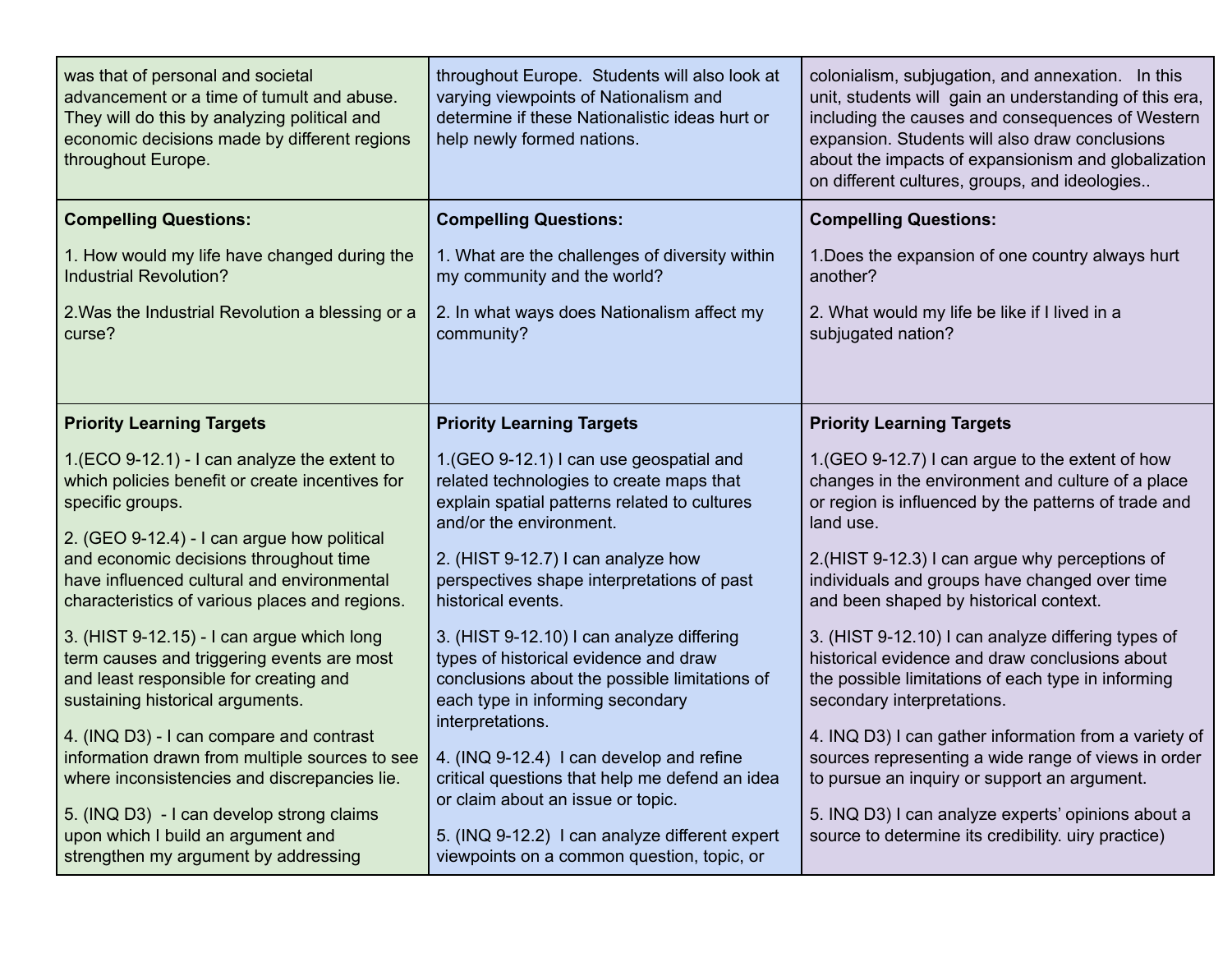| counterclaims. | sissue. |  |
|----------------|---------|--|
|                |         |  |

| <b>Unit Seven: The World at War</b>                                                                                                                                                                                                                                                                                                                                                                                                                    |  |
|--------------------------------------------------------------------------------------------------------------------------------------------------------------------------------------------------------------------------------------------------------------------------------------------------------------------------------------------------------------------------------------------------------------------------------------------------------|--|
| <b>Unit Pacing: 5 weeks</b>                                                                                                                                                                                                                                                                                                                                                                                                                            |  |
| Unit Overview: By 1914, Europe had enjoyed<br>a century of peace. Growing rivalries among<br>great world powers existed. Gradually,<br>alliances divided up these powerful nations.<br>These alliances had definite consequences.<br>After the horrors of World War 1, leaders<br>throughout Europe and North America, tried to<br>avoid conflict through diplomacy. They could<br>only hold out for so long before war was once<br>again, inevitable. |  |
| <b>Compelling Questions:</b><br>1. How would I be affected in a time of war?                                                                                                                                                                                                                                                                                                                                                                           |  |
| 2. Why does war happen?                                                                                                                                                                                                                                                                                                                                                                                                                                |  |
| <b>Priority Learning Targets</b>                                                                                                                                                                                                                                                                                                                                                                                                                       |  |
| 1. CIV. 9-12.6 I can analyze public policies in<br>terms of intended and unintended outcomes,                                                                                                                                                                                                                                                                                                                                                          |  |

and related consequences.

2.HIST 9-12.5 I can analyze how historical contexts have shaped and continue to shape perspectives.

4. GEO 9-12 4 I can analyze how political and economic decisions throughout time have influenced cultural and environmental characteristics of various regions.